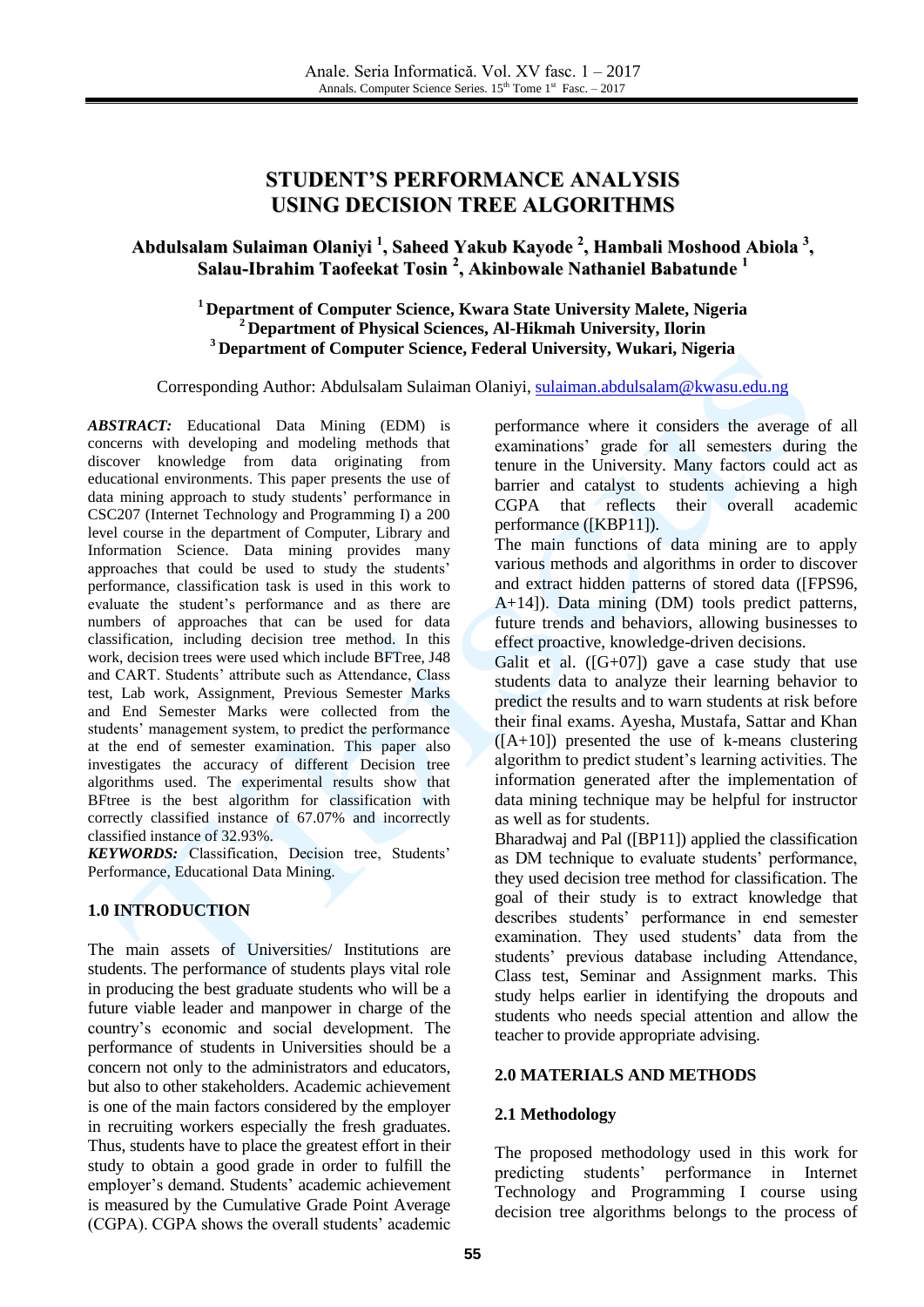Knowledge Discovery and Data Mining. The stages in the process include the following:

## **2.2 Data Mining Process**

In present day's educational system, a student's performance is determined by the internal assessment and end semester examination. The internal assessment is carried out by the teacher based upon student's performance in educational activities such as class test, seminar, assignments, attendance and lab work. The end semester examination is the mark obtained by the student at the end of semester examination. Each student has to get minimum marks to pass a semester course from both internal and end semester examination.

### **2.3 Data Preparation and Summarization**

The data set used in this research was obtained from Kwara State University, on the sampling method of Computer Science department course CSC 208 (Internet Technology and Programming I) from session 2009 to 2011. Initially size of the data is 285. In this step data stored in different tables was joined in a single table, after the joining process, errors were removed.

|            |             | <b>Table 1: Students Related Variables</b> |
|------------|-------------|--------------------------------------------|
| Variable   | Description | Possible Values                            |
| <b>PSM</b> | Previous    | {First $\geq 60\%$ Second $\geq$           |
|            | semester    | 45 & $\leq 60\%$ Third $\geq 36$           |
|            | marks       | & <45%, Fail < 36%}                        |
| <b>CTG</b> | Class test  | {Poor, Average, Good}                      |
|            | grade       |                                            |
| ASS        | Assignment  | $\{Yes, No\}$                              |
| <b>ATT</b> | Attendance  | {Poor, Average, Good}                      |
| LW         | Lab work    | $\{Yes, No\}$                              |
| <b>ESM</b> | End         | {First $\geq 60\%$ Second $\geq$           |
|            | Semester    | 45 & $\leq 60\%$ Third $\geq 36$           |
|            | Marks       | & <45% Fail < 36% }                        |

### **2.4 Data Selection and Transformation**

This stage involves dataset preparation before applying DM techniques. At this stage, traditional pre-processing methods such as data cleaning, transformation of variables and data partitioning were applied. Also, other techniques such as attributes selection and re-balancing of data were employed in order to solve the problems of high dimensionality and imbalanced data that may be present in the dataset. Table 1 shows the selected attributes.



**Fig. 1: Proposed Methodology of Classification Model**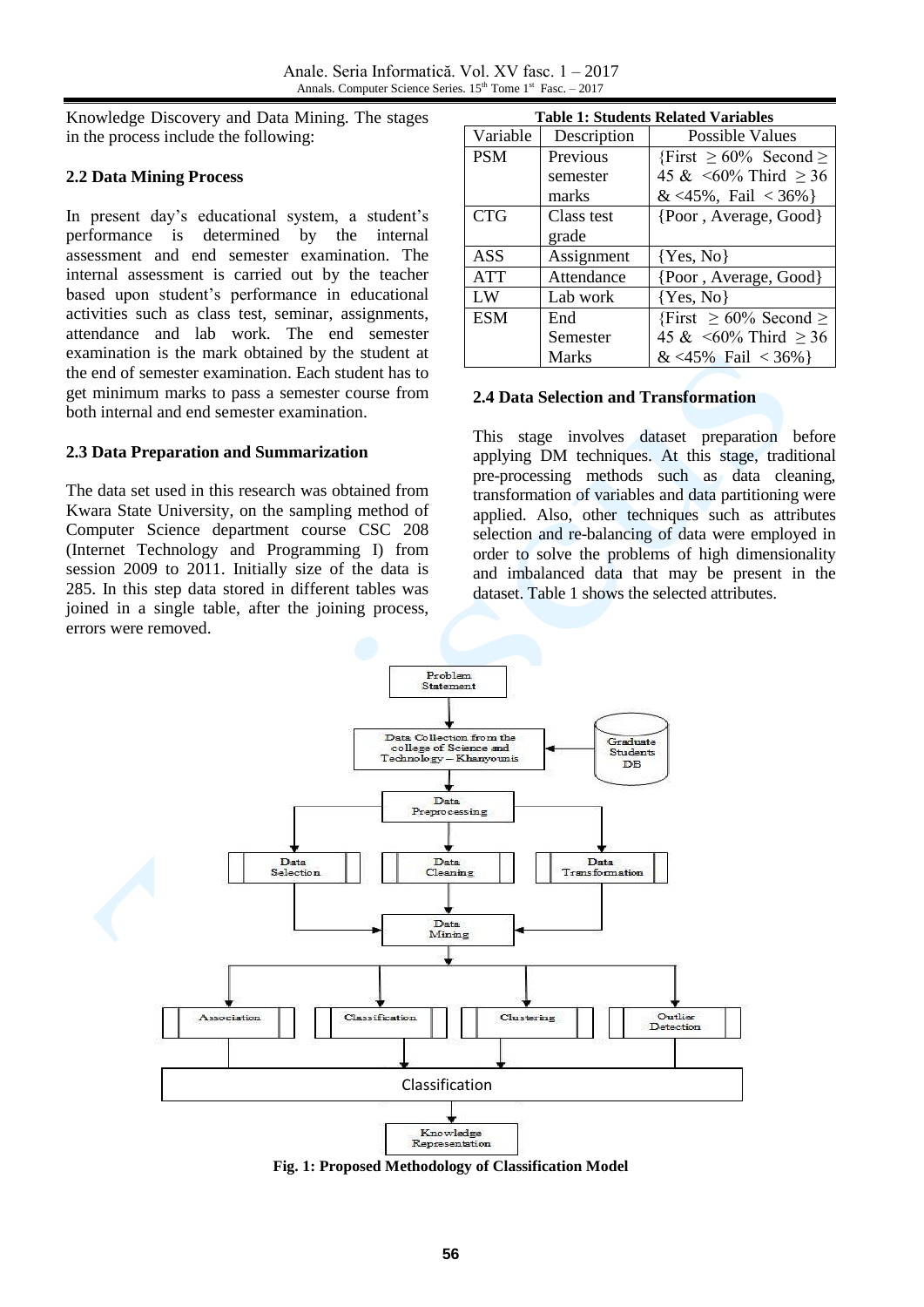### **2.5 The Data mining Tools**

The experimental tool used was WEKA. WEKA (Waikato Environment for Knowledge Analysis) is used for classifying data in this work. Weka is one of the popular suites of machine learning software developed at the University of Waikato. It is open source software available under the GNU General Public License. The weka work bench contains a collection of visualization tools and algorithms for data analysis and predictive modeling, together with graphical user interfaces for easy access to this functionality.

## **2.6 Decision Tree Algorithms**

A decision tree is a flow-chart tree structure, where each internal node is denoted by rectangles, and leaf nodes are denoted by ovals. All internal nodes have two or more children node and the internal nodes contain splits, which test the value of an expression of the attributes.

## **2.6.1 C4.5**

C4.5 known as J48 in WEKA is a successor of ID3 developed by Quinlan (1992). It is also based on Hunt's algorithm. J48 handles both categorical and continuous attributes to build a decision tree.

Gain 
$$
(S, A)
$$
 =  
\nEntropy  $(S) - \sum_{ve \ value(A)}^d \left| \begin{array}{c} |S| \\ |S| \end{array} \right| Entropy |S|$  (1)

Where *Values (A)* is the set of all possible values for attribute *A*, and *Sv* is the subset of *S* for which attribute *A* has value *v* (i.e.,  $S_v = \{s \in S \mid A(s) = v\}$ ). The first term in the equation for *Gain* is just the entropy of the original collection *S* and the second term is the expected value of the entropy after S is partitioned using attribute *A*. The expected entropy described by this second term is simply the sum of the entropies of each subset, weighted by the fraction of examples

That belong to *Gain (S, A)* is therefore the expected reduction in entropy caused by knowing the value of attribute A.

Gain Ratio(S, A) = 
$$
\frac{Gain (S, A)}{Split Information (S, A)}
$$
 (2)

## **2.6.2 Classification and Regression Tree (CART)**

CART was introduced by Breiman et al. (1984). It is also based on Hunt's algorithm. CART handles both categorical and continuous attributes to build a decision tree. It handles missing values. CART uses Gini Index as an attribute selection measure to build a decision tree. Unlike ID3 and J48 (C4.5) algorithms, CART produces binary splits. Hence, it produces binary trees. Gini Index measure does not use probabilistic assumptions like ID3, C4.5. CART uses cost complexity pruning to remove the unreliable branches from the decision tree to improve the accuracy.

Gini Index: 
$$
1 - \sum j \ p^2 j
$$
 (3)

Gini index of a pure table which consist of single class is zero because the probability is 1 and  $1-12 =$ 0. Similar to Entropy, Gini index also reaches maximum value when all classes in the table have equal probability.

## **3.0 RESULTS AND DISCUSSION**

The study main objective is to find out if it is possible to predict the class (output) variable using the explanatory (input) variables which are retained in the model. Several different algorithms are applied for building the classification model, each of them using different classification techniques. The WEKA Explorer application is used at this stage. The classify panel enable us to apply classification and regression algorithms to the resulting dataset, to estimate the accuracy of the resulting predictive model, and to visualize erroneous predictions, or the model itself. The classification algorithms used for this work are BFTree, C4.5 and CART. Under the "Test options", the 10-fold cross-validation is selected as our evaluation approach. Since there is no separate evaluation data set, this is necessary to get a reasonable idea of accuracy of the generated model. The model is generated in the form of decision tree.

## **3.1 Development of Data Mining Models**

The training dataset used in this study for predicting unknown outcomes for new dataset were records of 284 students obtained from Computer Science department, Kwara State University, that wrote CSC 208 course examination in 2010/2011 and 2011/2012 academic sessions.

# **3.2 Machine Learning Algorithm 1: C4.5**

Cross-validation: The classifier is evaluated by cross-validation, using the number of folds that are entered in the Folds text field.

## **3.2.1 Evaluating performance of C4.5 using Cross-validation**

Cross-validation is based on improvement upon repeated holdout using holdout method. Below show 10% for testing, repeated 10 times. The classifier is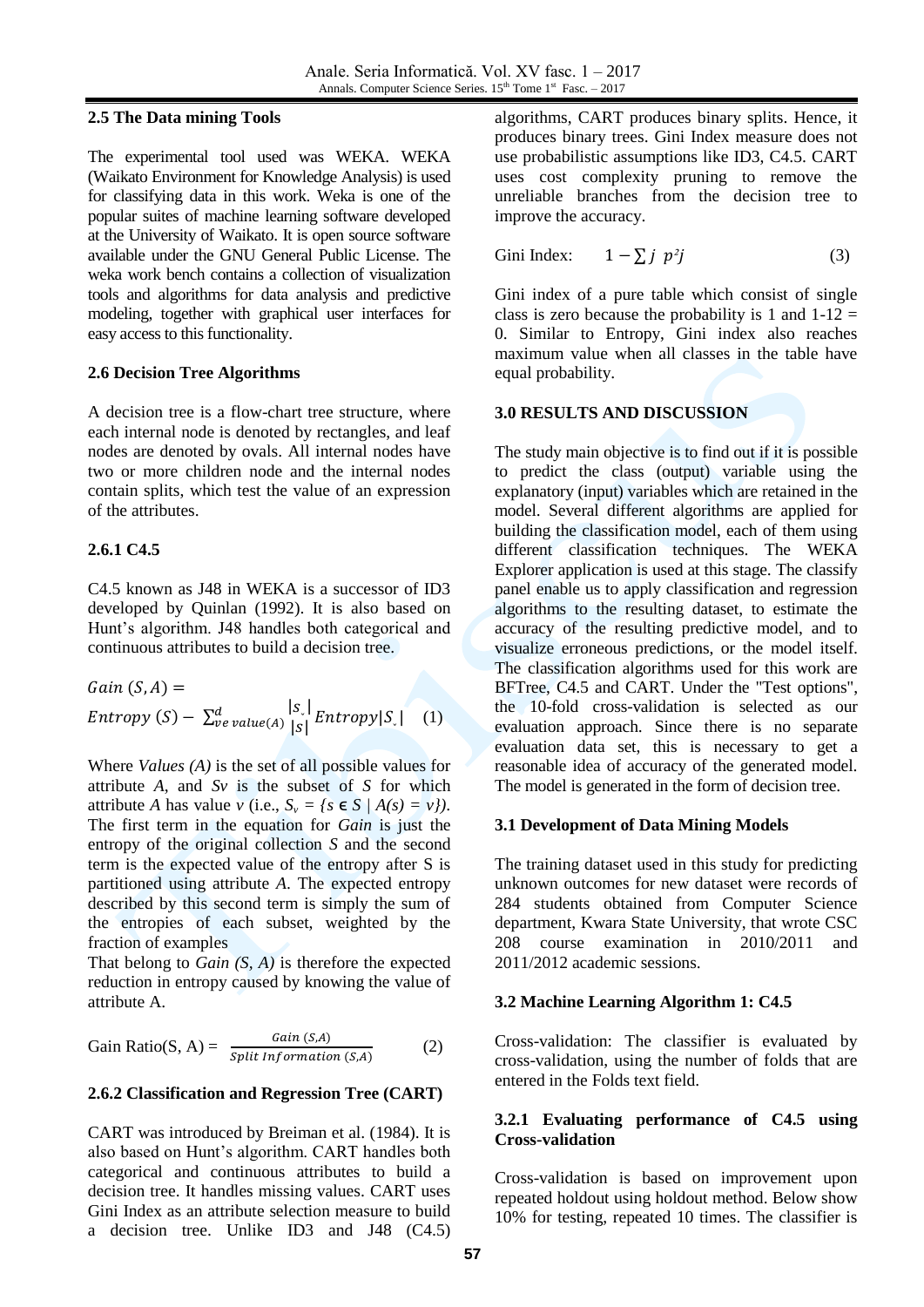evaluated by cross-validation, using the number of folds that are entered in the Folds text field output model. The classification model on the full training set is output so that it can be visualized.

|--|

| Cross validation 10- | Correctly classified |
|----------------------|----------------------|
| Fold                 | instances            |
| $\mathbf{1}$         | 67.6                 |
| 2                    | 66.5                 |
| $\overline{3}$       | 66.9                 |
| $\overline{4}$       | 66.5                 |
| 5                    | 64.4                 |
| 6                    | 65.1                 |
| 7                    | 66.5                 |
| 8                    | 65.1                 |
| 9                    | 63.3                 |
| 10                   | 65.8                 |
| Total                | 657.7                |

Using the below formula to calculate our sample mean:

$$
\overline{x} = \frac{\sum x}{N}
$$

Therefore, the average fold is:  $657.7/10 = 65.77$ 

#### **3.2.2 Machine Learning Algorithm 2: CART**

Cross-validation: The classifier is evaluated by cross-validation, using the number of folds that are entered in the Folds text field.

#### **3.2.3 Evaluating performance of CART using Cross-validation**

Cross-validation is based on improvement upon repeated holdout using holdout method. Below show 10% for testing, repeated 10 times. The classifier is evaluated by cross-validation, using the number of folds that are entered in the Folds text field.

| Table 3: Cross Validation Result 2 |
|------------------------------------|
|------------------------------------|

| Cross validation 10- | Correctly classified |
|----------------------|----------------------|
| Fold                 | instances            |
|                      | 67.3                 |
| 2                    | 66.5                 |
| $\overline{3}$       | 65.5                 |
| $\overline{4}$       | 67.3                 |
| 5                    | 67.3                 |
| 6                    | 67.9                 |
| 7                    | 69.0                 |
| 8                    | 65.1                 |
| 9                    | 65.5                 |
| 10                   | 66.9                 |
| Total                | 668.3                |

Using the below formula to calculate our sample mean:

$$
\overline{x} = \frac{\sum x}{N}
$$

Therefore, the average fold is:  $668.3/10 = 66.83$ 

### **3.2.4 Machine Learning Algorithm 3: BFTree**

Cross-validation: The classifier is evaluated by cross-validation, using the number of folds that are entered in the Folds text field.

#### **3.2.5 Evaluating performance of BFTree using Cross-validation**

Cross-validation is based on improvement upon repeated holdout using holdout method. Below show 10% for testing, repeat 10 times.

|                | Table 7. Cross vanuation Result 5 |
|----------------|-----------------------------------|
| Folds          | Correctly classified instances    |
|                | 67.6                              |
| $\overline{2}$ | 67.6                              |
| $\overline{3}$ | 67.6                              |
| $\overline{4}$ | 66.2                              |
| 5              | 67.6                              |
| 6              | 67.9                              |
| 7              | 68.6                              |
| 8              | 65.8                              |
| 9              | 66.9                              |
| 10             | 65.8                              |
| Total          | 670.7                             |
|                |                                   |

**Table 4: Cross validation Result 3**

Using the below formula to calculate our sample mean:

$$
\overline{x} = \frac{\sum x}{N}
$$

Therefore, the average 10 fold is:  $670.7/10 = 67.07$ 

#### **3.2.6 Result Obtained**

Table 5 shows the accuracy of BFTREE, C4.5 and CART algorithms for classification applied on the data sets in Table 1 using 10-fold cross validation is observed as follows:

|               | <b>Table 5: Classifiers Accuracy</b> |             |
|---------------|--------------------------------------|-------------|
|               | Correctly                            | Incorrectly |
| Algorithm     | classified                           | classified  |
|               | instances                            | instances   |
| <b>BFTree</b> | 67.07%                               | 32.93%      |
| C4.5          | 65.77%                               | 34.23%      |
| <b>CART</b>   | 66.83%                               | 33.17%      |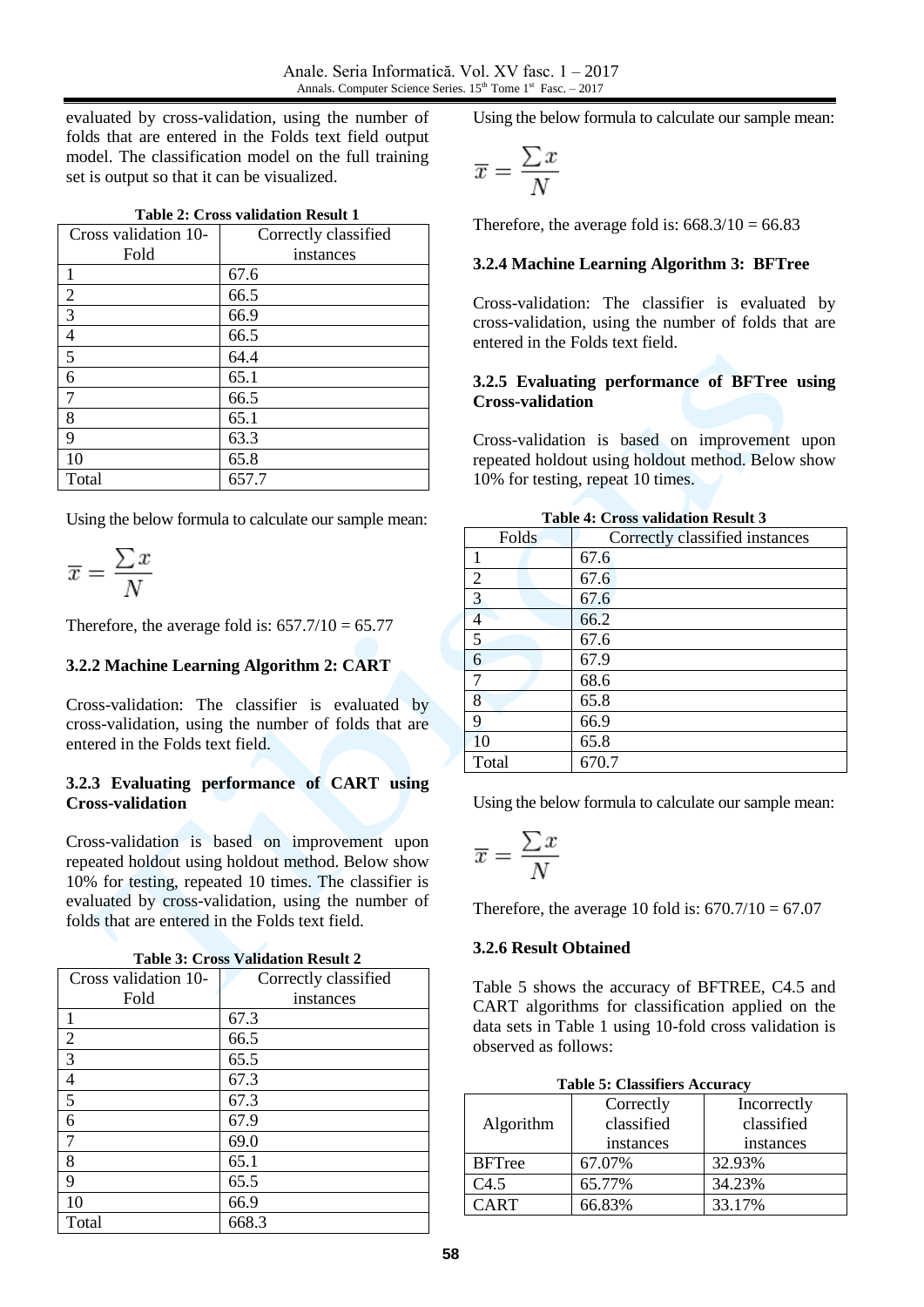Table 5 shows that a BFTree technique has highest accuracy of 67.07% compared to other methods. CART algorithm also showed an acceptable level of accuracy.

The Table 6 shows the time complexity in seconds of various classifiers to build the model for training data.

|  | Table 6: Execution Time to Build the Model |
|--|--------------------------------------------|
|--|--------------------------------------------|

| Algorithm     | Execution Time(sec) |
|---------------|---------------------|
| <b>BFTree</b> | 0.07                |
| C4.5          | 0.06                |
| `ART          |                     |

The classifier accuracy on various data sets is represented in the form of a graph below (Fig. 2).



**Fig. 2: Comparison of classifiers (where C.C.I.=correctly classified instances; I.C.I.=incorrectly classified instances)**

| <b>B</b>                                | я                      | $\mathbb{E} \left( \mathbb{P} \left( \mathbb{P} \left( \mathbb{P} \right) \right) \right) = \mathbb{E} \left( \mathbb{P} \left( \mathbb{P} \left( \mathbb{P} \right) \right) \right)$ |                                                                                                |                               | training set - Microsoft Excel                                                                          |                           |                                | $ -$                      | $\pmb{\times}$              |                               |                                                                                            | $\Box$ (4 × ) = training set - Microsoft Excel                                      |                          |                            |                                         |                          |                                |                                       | $\qquad \qquad \Box$    |                |
|-----------------------------------------|------------------------|---------------------------------------------------------------------------------------------------------------------------------------------------------------------------------------|------------------------------------------------------------------------------------------------|-------------------------------|---------------------------------------------------------------------------------------------------------|---------------------------|--------------------------------|---------------------------|-----------------------------|-------------------------------|--------------------------------------------------------------------------------------------|-------------------------------------------------------------------------------------|--------------------------|----------------------------|-----------------------------------------|--------------------------|--------------------------------|---------------------------------------|-------------------------|----------------|
|                                         |                        | Home Insert                                                                                                                                                                           | Page Layout                                                                                    |                               | Formulas                                                                                                | Data                      | View<br>Review                 | $\circledcirc$ –          | $\propto$<br>$\blacksquare$ |                               | Home                                                                                       | <b>Insert</b>                                                                       | Page Layout              |                            | Formulas                                | Data                     | Review                         | View                                  |                         |                |
|                                         | Ж                      | Calibri                                                                                                                                                                               | $-11$<br>- 41                                                                                  | $\blacksquare = \blacksquare$ |                                                                                                         | $\frac{1}{\sqrt{2}}$<br>A | D                              | Σ - ケ                     |                             |                               | ¥<br>۹a                                                                                    | $-11$<br>Calibri<br>$B$ $I$ $U$ $\sim$ $A^{\prime}$ $A^{\prime}$                    | $\sim$                   | = = <mark>=</mark> 5       |                                         | $\frac{0}{0}$            | A                              | Σ<br>D                                | - 欠                     |                |
| Paste                                   | Ea<br>Î                | $\left\  \cdot \right\ $ $\otimes$ - $\mathbf{A}$ -                                                                                                                                   | $B$ $I$ $\underline{U}$ $\uparrow$ $\left  \begin{matrix} A & A \\ A & A \end{matrix} \right $ | 事業員團<br>请 律 》                 |                                                                                                         | Number<br>Styles          | Cells                          | 国一路一<br>0-                |                             | Paste                         | Î                                                                                          | $\mathbb{E} \cdot  \mathcal{D} \cdot \mathbf{A} $                                   |                          | 플 플 클 <sub>로</sub><br>建建 ※ |                                         | Number Styles            |                                | Cells<br>ο.                           | 夏・茜                     |                |
|                                         | Clipboard <sup>5</sup> | Font                                                                                                                                                                                  | $-6$                                                                                           | Alignment                     | $-15i$                                                                                                  |                           |                                | Editing                   |                             |                               | Clipboard <sup>5</sup>                                                                     | Font                                                                                | $\sqrt{2}$               | Alignment                  | $\sqrt{2}$                              |                          |                                |                                       | Editing                 |                |
|                                         | A1                     |                                                                                                                                                                                       | $\bullet$ (a)                                                                                  | $f_{\rm sc}$                  |                                                                                                         |                           |                                |                           | ¥                           |                               | A1                                                                                         | $\bullet$ (a)                                                                       |                          | $f_{\rm x}$                |                                         |                          |                                |                                       |                         | ¥              |
|                                         | A                      | B                                                                                                                                                                                     | с                                                                                              | D                             | Ε                                                                                                       | F                         | G                              | н                         | É                           |                               | A                                                                                          | в                                                                                   | c                        | D                          | Ε                                       |                          | G                              |                                       | н                       |                |
| $\mathbf{1}$<br>$\overline{2}$          | S/NO                   | <b>PSM</b>                                                                                                                                                                            | <b>CTG</b>                                                                                     | <b>ASS</b>                    | ATT                                                                                                     | LW                        | <b>ESM</b>                     |                           |                             | 25<br>26                      | 23 FAIL<br>24 THIRD                                                                        | <b>POOR</b><br><b>POOR</b>                                                          |                          | <b>NO</b><br><b>YES</b>    | <b>POOR</b><br>GOOD                     | <b>NO</b><br><b>YES</b>  | <b>THIRD</b><br><b>SECOND</b>  |                                       |                         |                |
| 3                                       |                        | 1 THIRD                                                                                                                                                                               | POOR                                                                                           | <b>YES</b>                    | GOOD                                                                                                    | <b>YES</b>                | <b>FIRST</b>                   |                           |                             | 27                            | 25 THIRD                                                                                   | POOR                                                                                |                          | <b>YES</b>                 | GOOD                                    | <b>YES</b>               | <b>FIRST</b>                   |                                       |                         |                |
| 4                                       |                        | 2 FAIL                                                                                                                                                                                | POOR                                                                                           | <b>NO</b>                     | <b>POOR</b>                                                                                             | <b>NO</b>                 | FAIL                           |                           |                             | 28                            | 26 FAIL                                                                                    | POOR                                                                                |                          | <b>YES</b>                 | <b>AVERAGE NO</b>                       |                          | <b>THIRD</b>                   |                                       |                         |                |
| 5<br>6                                  |                        | 3 FAIL<br>4 FAIL                                                                                                                                                                      | <b>AVERAGE YES</b><br>POOR                                                                     | <b>YES</b>                    | GOOD<br><b>AVERAGE YES</b>                                                                              | <b>YES</b>                | <b>SECOND</b><br><b>SECOND</b> |                           |                             | 29<br>30                      | 27 THIRD<br>28 THIRD                                                                       | <b>POOR</b>                                                                         | <b>AVERAGE YES</b>       | <b>YES</b>                 | <b>AVERAGE YES</b><br>GOOD              | <b>YES</b>               | <b>SECOND</b><br><b>FIRST</b>  |                                       |                         |                |
| 7                                       |                        | <b>5 THIRD</b>                                                                                                                                                                        | <b>AVERAGE YES</b>                                                                             |                               | <b>GOOD</b>                                                                                             | <b>YES</b>                | <b>FIRST</b>                   |                           |                             | 31                            | 29 FAIL                                                                                    |                                                                                     | <b>POOR</b>              | <b>YES</b>                 | <b>AVERAGE YES</b>                      |                          | <b>SECOND</b>                  |                                       |                         |                |
| 8                                       |                        | 6 FAIL                                                                                                                                                                                | <b>POOR</b>                                                                                    | <b>YES</b>                    | <b>AVERAGE YES</b>                                                                                      |                           | <b>SECOND</b>                  |                           |                             | 32                            |                                                                                            | 30 SECOND<br>POOR                                                                   |                          | <b>YFS</b>                 | <b>AVERAGE YES</b>                      |                          | <b>FIRST</b>                   |                                       |                         |                |
| 9<br>10                                 |                        | <b>7 THIRD</b><br>8 SECOND                                                                                                                                                            | POOR<br>POOR                                                                                   | <b>YES</b><br><b>YES</b>      | <b>AVERAGE YES</b><br><b>AVERAGE YES</b>                                                                |                           | <b>SECOND</b><br><b>FIRST</b>  |                           |                             | 33<br>34                      | 32 THIRD                                                                                   | 31 SECOND<br><b>POOR</b><br><b>POOR</b>                                             |                          | <b>YES</b><br><b>YES</b>   | <b>AVERAGE YES</b><br>GOOD              | <b>YES</b>               | <b>FIRST</b><br><b>SECOND</b>  |                                       |                         |                |
| 11                                      |                        | 9 SECOND                                                                                                                                                                              | <b>AVERAGE YES</b>                                                                             |                               | GOOD                                                                                                    | <b>YES</b>                | <b>FIRST</b>                   |                           |                             | 35                            |                                                                                            | 33 SECOND                                                                           | <b>AVERAGE YES</b>       |                            | GOOD                                    | <b>YES</b>               | FAIL                           |                                       |                         |                |
| 12                                      |                        | 10 THIRD                                                                                                                                                                              | POOR                                                                                           | <b>YES</b>                    | <b>AVERAGE YES</b>                                                                                      |                           | <b>SECOND</b>                  |                           |                             | 36                            | 34 FAIL                                                                                    |                                                                                     | <b>AVERAGE YES</b>       |                            | GOOD                                    | <b>YES</b>               | <b>SECOND</b>                  |                                       |                         |                |
| 13<br>14                                |                        | 11 FIRST                                                                                                                                                                              | <b>AVERAGE YES</b><br>POOR                                                                     | <b>YES</b>                    | GOOD<br><b>AVERAGE YES</b>                                                                              | <b>YES</b>                | <b>FIRST</b><br><b>FIRST</b>   |                           |                             | 37<br>38                      | 35 FIRST                                                                                   | 36 SECOND<br>POOR                                                                   | <b>AVERAGE YES</b>       | <b>YES</b>                 | GOOD<br>GOOD                            | <b>YES</b><br><b>YES</b> | FAIL<br>FAIL                   |                                       |                         |                |
| 15                                      |                        | 12 SECOND<br>13 FAIL                                                                                                                                                                  | POOR                                                                                           | <b>NO</b>                     | <b>POOR</b>                                                                                             | <b>NO</b>                 | <b>FAIL</b>                    |                           |                             | 39                            | 37 THIRD                                                                                   | <b>POOR</b>                                                                         |                          | <b>YES</b>                 | <b>AVERAGE YES</b>                      |                          | <b>SECOND</b>                  |                                       |                         |                |
| 16                                      |                        | 14 SECOND                                                                                                                                                                             | <b>AVERAGE YES</b>                                                                             |                               | GOOD                                                                                                    | <b>YES</b>                | <b>FIRST</b>                   |                           |                             | 40                            |                                                                                            | 38 SECOND                                                                           | <b>AVERAGE YES</b>       |                            | GOOD                                    | <b>YES</b>               | FAIL                           |                                       |                         |                |
| 17                                      |                        | 15 FAIL                                                                                                                                                                               | POOR                                                                                           | <b>NO</b>                     | POOR                                                                                                    | <b>NO</b>                 | <b>THIRD</b>                   |                           |                             | 41                            | 39 THIRD                                                                                   | POOR                                                                                |                          | <b>YES</b>                 | <b>AVERAGE YES</b>                      |                          | <b>SECOND</b>                  |                                       |                         |                |
| 18<br>19                                |                        | <b>16 THIRD</b><br>17 SECOND                                                                                                                                                          | POOR<br><b>AVERAGE YES</b>                                                                     | <b>YES</b>                    | <b>AVERAGE YES</b><br>GOOD                                                                              | <b>YES</b>                | <b>SECOND</b><br><b>FIRST</b>  |                           |                             | 42<br>43                      | 40 FAIL<br>41 THIRD                                                                        | <b>POOR</b><br><b>POOR</b>                                                          |                          | <b>YES</b><br><b>YFS</b>   | <b>AVERAGE NO</b><br><b>AVERAGE YES</b> |                          | <b>THIRD</b><br><b>SECOND</b>  |                                       |                         |                |
| 20                                      |                        | <b>18 THIRD</b>                                                                                                                                                                       | <b>POOR</b>                                                                                    | YES                           | <b>AVERAGE YES</b>                                                                                      |                           | <b>SECOND</b>                  |                           |                             | 44                            | 42 FAIL                                                                                    | <b>POOR</b>                                                                         |                          | <b>NO</b>                  | <b>POOR</b>                             | <b>NO</b>                | FAIL                           |                                       |                         |                |
| 21                                      |                        | <b>19 THIRD</b>                                                                                                                                                                       | POOR                                                                                           | <b>NO</b>                     | <b>AVERAGE NO</b>                                                                                       |                           | <b>SECOND</b>                  |                           |                             | 45                            | 43 THIRD                                                                                   | <b>POOR</b>                                                                         |                          | <b>YES</b>                 | GOOD                                    | <b>YES</b>               | <b>FIRST</b>                   |                                       |                         |                |
| 22<br>23                                |                        | 20 SECOND<br>21 THIRD                                                                                                                                                                 | POOR<br><b>AVERAGE YES</b>                                                                     | <b>YES</b>                    | <b>AVERAGE YES</b><br><b>GOOD</b>                                                                       | <b>YES</b>                | <b>FIRST</b><br><b>FIRST</b>   |                           |                             | 46<br>47                      | <b>44 THIRD</b><br>45 THIRD                                                                | <b>POOR</b><br><b>POOR</b>                                                          |                          | <b>YES</b><br><b>YES</b>   | <b>AVERAGE YES</b><br><b>AVERAGE NO</b> |                          | <b>SECOND</b><br><b>SECOND</b> |                                       |                         |                |
| 24                                      |                        | 22 THIRD                                                                                                                                                                              | POOR                                                                                           | <b>YES</b>                    | <b>AVERAGE YES</b>                                                                                      |                           | <b>FIRST</b>                   |                           |                             | 48                            | 46 THIRD                                                                                   | POOR                                                                                |                          | <b>YES</b>                 | <b>AVERAGE YES</b>                      |                          | <b>SECOND</b>                  |                                       |                         |                |
|                                         |                        | training set                                                                                                                                                                          | 2000                                                                                           | č                             | <b>DOOD</b>                                                                                             | m Yn                      | <b>TUIDD</b>                   |                           |                             |                               | <b>ATTURN</b><br>$A^0$ $\leftrightarrow$ H                                                 | <b>Penn</b><br>training set                                                         |                          | vrc                        | AMERACE VES                             |                          | <b>CECONID</b>                 |                                       |                         | Þ.             |
| Ready                                   |                        |                                                                                                                                                                                       |                                                                                                |                               |                                                                                                         |                           |                                |                           |                             |                               |                                                                                            |                                                                                     |                          |                            |                                         |                          |                                |                                       |                         |                |
|                                         |                        |                                                                                                                                                                                       |                                                                                                |                               |                                                                                                         | <b>HBOD</b>               | $100%$ $\bigodot$              | $\bigcirc$                | $\bigcirc$<br>.             | Ready                         |                                                                                            |                                                                                     |                          |                            |                                         |                          | ■ □ 凹 100% →                   |                                       | $\overline{\mathbb{Q}}$ | $\bigoplus$ .: |
|                                         | u                      |                                                                                                                                                                                       |                                                                                                |                               | $\mathbb{F}(\mathbb{R}^n \times \mathbb{R}^n) = \mathbb{R}^n$ test set without result - Microsoft Excel |                           |                                | 도 ㅋ!                      | $\propto$                   |                               | $\Box$ $\Box$ $\vee$ $\Box$ $\vee$ $\Box$ $\vee$ test set without result - Microsoft Excel |                                                                                     |                          |                            |                                         |                          |                                |                                       | $\qquad \qquad \Box$    | ×              |
| 8                                       | Home                   | Insert                                                                                                                                                                                | Page Layout                                                                                    | Formulas                      | Data                                                                                                    | Review                    | View                           | $\odot -$                 | <b>g</b><br>$\Box$ $\chi$   | Home                          | Insert                                                                                     | Page Layout                                                                         |                          | Formulas                   | Data                                    |                          | Review                         | $\circledcirc$<br>View                | $\sim$                  | $\pi$ x        |
|                                         | ⋇                      | Calibri                                                                                                                                                                               | $= 11$<br>$\sim$                                                                               | $\equiv$ = $\equiv$ $\equiv$  | $\frac{1}{2}$                                                                                           |                           |                                | $\Sigma$ - $27$ -         |                             | ¥.                            | Calibri                                                                                    | $+11$<br>$\sim$                                                                     |                          | = = <del>=</del> 금         | $\%$                                    | A                        | ₩                              | $\Sigma$ + $\frac{A}{Z}$ <sup>*</sup> |                         |                |
|                                         | la.                    | $B$ $I$                                                                                                                                                                               | $\underline{U}$ + $\overrightarrow{A}$ $\overrightarrow{A}$                                    | 医复写图                          |                                                                                                         | A                         | D                              | 画・晶・                      |                             | Ea I<br>Paste                 |                                                                                            | $B$ $I$ $\underline{U}$ $\uparrow$ $\overrightarrow{A}$ $\underrightarrow{\Lambda}$ |                          | 事事書函                       | Number                                  | <b>Styles</b>            | Cells                          | $\overline{B}$ - $\overline{B}$ -     |                         |                |
| Paste                                   | Î                      | $\Box$ - $\triangle$ - $\Delta$ -                                                                                                                                                     |                                                                                                | 建建 ※                          |                                                                                                         | Number Styles             | Cells<br>Q۰                    |                           |                             | Î                             | $\Box$ - $\Diamond$ - $\Delta$                                                             |                                                                                     |                          | 建建 ※                       |                                         |                          |                                | Q٠                                    |                         |                |
| Clipboard <sup>5</sup>                  |                        | Font                                                                                                                                                                                  | $\overline{\mathbb{Q}}_2$                                                                      | Alignment                     | $\sim$ 52                                                                                               |                           |                                | Editing                   |                             | Clipboard <sup>5</sup><br>A1  | Font                                                                                       |                                                                                     | $\vert \mathbf{G} \vert$ | Alignment                  | $-5i$                                   |                          |                                | Editing                               |                         |                |
|                                         | A1                     |                                                                                                                                                                                       | $\mathbf{r}$ (a)                                                                               | $f$ $\leq$ S/NO               |                                                                                                         |                           |                                |                           | ¥<br>ᇀ                      | $\Delta$                      | B                                                                                          | $\bullet$ (a)<br>$\mathbf C$                                                        | D                        | $f_{\approx}$ S/NO         | E                                       |                          | G                              |                                       |                         | ¥              |
| $\mathbf{1}$                            | $\overline{A}$<br>S/NO | B<br><b>PSM</b>                                                                                                                                                                       | $\mathsf{C}$<br><b>CTG</b>                                                                     | D<br>ASS                      | Е<br>LW<br>ATT                                                                                          | F<br><b>ESM</b>           | G                              | н                         | 25                          |                               | 24 FAIL                                                                                    | GOOD                                                                                | <b>YES</b>               | GOOD                       | <b>YES</b>                              |                          |                                | н                                     |                         |                |
| $\overline{\mathbf{2}}$                 |                        | 1 FAIL                                                                                                                                                                                | <b>GOOD</b>                                                                                    | <b>YES</b>                    | GOOD<br><b>YES</b>                                                                                      |                           |                                |                           | 26                          |                               | 25 FAIL                                                                                    | GOOD                                                                                | <b>YES</b>               | GOOD                       | <b>YES</b>                              |                          |                                |                                       |                         |                |
| $\ensuremath{\mathsf{3}}$               |                        | 2 FAIL                                                                                                                                                                                | GOOD                                                                                           | <b>YES</b>                    | GOOD<br><b>YES</b>                                                                                      |                           |                                |                           | 27                          |                               | 26 FAIL<br>27 FAIL                                                                         | GOOD                                                                                | <b>YES</b>               | GOOD                       | <b>YES</b>                              |                          |                                |                                       |                         |                |
| $\overline{4}$                          |                        | 3 FAIL<br>4 FAIL                                                                                                                                                                      | GOOD<br><b>AVERAGE YES</b>                                                                     | <b>YES</b>                    | GOOD<br><b>YES</b><br><b>YES</b>                                                                        |                           |                                |                           | 28<br>29                    |                               | 28 FAIL                                                                                    | GOOD<br>GOOD                                                                        | <b>YES</b><br><b>YES</b> | GOOD<br>GOOD               | <b>YES</b><br><b>YES</b>                |                          |                                |                                       |                         |                |
| 5<br>$\boldsymbol{6}$                   |                        | 5 FAIL                                                                                                                                                                                | <b>GOOD</b>                                                                                    | <b>YES</b>                    | GOOD<br>GOOD<br><b>YES</b>                                                                              |                           |                                |                           | 30                          |                               | 29 FAIL                                                                                    | GOOD                                                                                | <b>YES</b>               | GOOD                       | <b>YES</b>                              |                          |                                |                                       |                         |                |
| $\overline{\mathbf{z}}$                 |                        | 6 FAIL                                                                                                                                                                                | GOOD                                                                                           | <b>YES</b>                    | GOOD<br><b>YES</b>                                                                                      |                           |                                |                           | 31                          |                               | 30 FAIL                                                                                    | GOOD                                                                                | <b>YES</b>               | GOOD                       | <b>YES</b>                              |                          |                                |                                       |                         |                |
| 8                                       |                        | 7 FAIL                                                                                                                                                                                | GOOD                                                                                           | <b>YES</b>                    | GOOD<br><b>YES</b>                                                                                      |                           |                                |                           | 32<br>33                    |                               | 31 FAIL<br>32 FAIL                                                                         | GOOD<br>GOOD                                                                        | <b>YES</b><br><b>YES</b> | GOOD<br>GOOD               | <b>YES</b><br><b>YES</b>                |                          |                                |                                       |                         |                |
| $\boldsymbol{9}$<br>10                  |                        | 8 FAIL<br>9 FAIL                                                                                                                                                                      | GOOD<br>GOOD                                                                                   | <b>YES</b><br><b>YES</b>      | GOOD<br><b>YES</b><br>GOOD<br><b>YES</b>                                                                |                           |                                |                           | 34                          |                               | 33 FAIL                                                                                    | GOOD                                                                                | <b>YES</b>               | GOOD                       | <b>YES</b>                              |                          |                                |                                       |                         |                |
| 11                                      |                        | 10 FAIL                                                                                                                                                                               | <b>GOOD</b>                                                                                    | <b>YES</b>                    | GOOD<br><b>YES</b>                                                                                      |                           |                                |                           | 35                          |                               | 34 FAIL                                                                                    | GOOD                                                                                | <b>YES</b>               | GOOD                       | <b>YES</b>                              |                          |                                |                                       |                         |                |
| 12                                      |                        | 11 FAIL                                                                                                                                                                               | <b>GOOD</b>                                                                                    | <b>YES</b>                    | <b>YES</b><br><b>GOOD</b>                                                                               |                           |                                |                           | 36                          |                               | 35 FAIL                                                                                    | GOOD                                                                                | <b>YES</b>               | GOOD                       | <b>YES</b>                              |                          |                                |                                       |                         |                |
| 13                                      |                        | 12 THIRD                                                                                                                                                                              | GOOD                                                                                           | <b>YES</b>                    | GOOD<br><b>YES</b>                                                                                      |                           |                                |                           | 37<br>38                    |                               | 36 FAIL<br>37 FAIL                                                                         | <b>POOR</b><br>GOOD                                                                 | <b>YES</b><br><b>YES</b> | GOOD                       | <b>AVERAGE NO</b><br><b>YES</b>         |                          |                                |                                       |                         |                |
| 14<br>15                                |                        | <b>13 THIRD</b><br>14 FAIL                                                                                                                                                            | GOOD<br>GOOD                                                                                   | <b>YES</b><br><b>YES</b>      | GOOD<br><b>YES</b><br>GOOD<br><b>YES</b>                                                                |                           |                                |                           | 39                          |                               | 38 FAIL                                                                                    | GOOD                                                                                | <b>YES</b>               | GOOD                       | <b>YES</b>                              |                          |                                |                                       |                         |                |
| 16                                      |                        | 15 FAIL                                                                                                                                                                               | <b>POOR</b>                                                                                    | <b>YES</b>                    | <b>AVERAGE NO</b>                                                                                       |                           |                                |                           | 40                          |                               | 39 FAIL                                                                                    | <b>AVERAGE YES</b>                                                                  |                          | GOOD                       | <b>YES</b>                              |                          |                                |                                       |                         |                |
| 17                                      |                        | 16 FAIL                                                                                                                                                                               | GOOD                                                                                           | <b>YES</b>                    | GOOD<br><b>YES</b>                                                                                      |                           |                                |                           | 41                          |                               | 40 FAIL                                                                                    | <b>AVERAGE YES</b>                                                                  |                          | GOOD                       | <b>YES</b>                              |                          |                                |                                       |                         |                |
| 18                                      |                        | 17 FAIL                                                                                                                                                                               | <b>AVERAGE</b>                                                                                 | <b>YES</b>                    | GOOD<br><b>YES</b>                                                                                      |                           |                                |                           | 42<br>43                    |                               | 41 FAIL<br>42 THIRD                                                                        | <b>AVERAGE YES</b><br>GOOD                                                          | <b>YES</b>               | GOOD<br>GOOD               | <b>YES</b><br><b>YES</b>                |                          |                                |                                       |                         |                |
| 19<br>20                                |                        | 18 FAIL<br>19 FAIL                                                                                                                                                                    | GOOD<br>GOOD                                                                                   | <b>YES</b><br><b>YES</b>      | GOOD<br><b>YES</b><br>GOOD<br><b>YES</b>                                                                |                           |                                |                           | 44                          |                               | 43 FAIL                                                                                    | GOOD                                                                                | <b>YES</b>               | GOOD                       | <b>YFS</b>                              |                          |                                |                                       |                         |                |
| 21                                      |                        | 20 FAIL                                                                                                                                                                               | <b>GOOD</b>                                                                                    | <b>YES</b>                    | <b>GOOD</b><br><b>YES</b>                                                                               |                           |                                |                           | 45                          |                               | 44 FAIL                                                                                    | <b>GOOD</b>                                                                         | <b>YES</b>               | GOOD                       | <b>YES</b>                              |                          |                                |                                       |                         |                |
| 22                                      |                        | 21 FAIL                                                                                                                                                                               | GOOD                                                                                           | <b>YFS</b>                    | GOOD<br><b>YES</b>                                                                                      |                           |                                |                           | 46                          |                               | 45 FAIL                                                                                    | <b>AVERAGE YES</b>                                                                  |                          | GOOD                       | <b>YES</b>                              |                          |                                |                                       |                         |                |
| 23                                      |                        | 22 FAIL                                                                                                                                                                               | <b>POOR</b><br>GOOD                                                                            | <b>YES</b>                    | <b>AVERAGE NC</b>                                                                                       |                           |                                |                           | 47<br>48                    |                               | 46 FAIL<br>47 FAIL                                                                         | GOOD<br>GOOD                                                                        | <b>YES</b><br><b>YES</b> | GOOD<br><b>GOOD</b>        | <b>YES</b><br><b>YES</b>                |                          |                                |                                       |                         |                |
| 24<br>$\frac{25}{14}$ + $\rightarrow$ H |                        | 23 FAIL<br><b>DALCAH</b><br>test set without result                                                                                                                                   | coop                                                                                           | <b>YES</b><br><b>YFE</b>      | GOOD<br><b>YES</b><br>$\sim$<br>$\mathbb{T}^{\mathsf{vrg}}$                                             |                           |                                | $\blacktriangleright$ [I] |                             | $4^{\circ}$ + $\rightarrow$ H | <b>AD FAIL DOOD</b><br>test set without result                                             |                                                                                     |                          |                            | $\frac{ATFDACF}{\sqrt{2}}$              |                          |                                |                                       |                         |                |

**Fig. 3: Screen Shot of Training and Testing Dataset**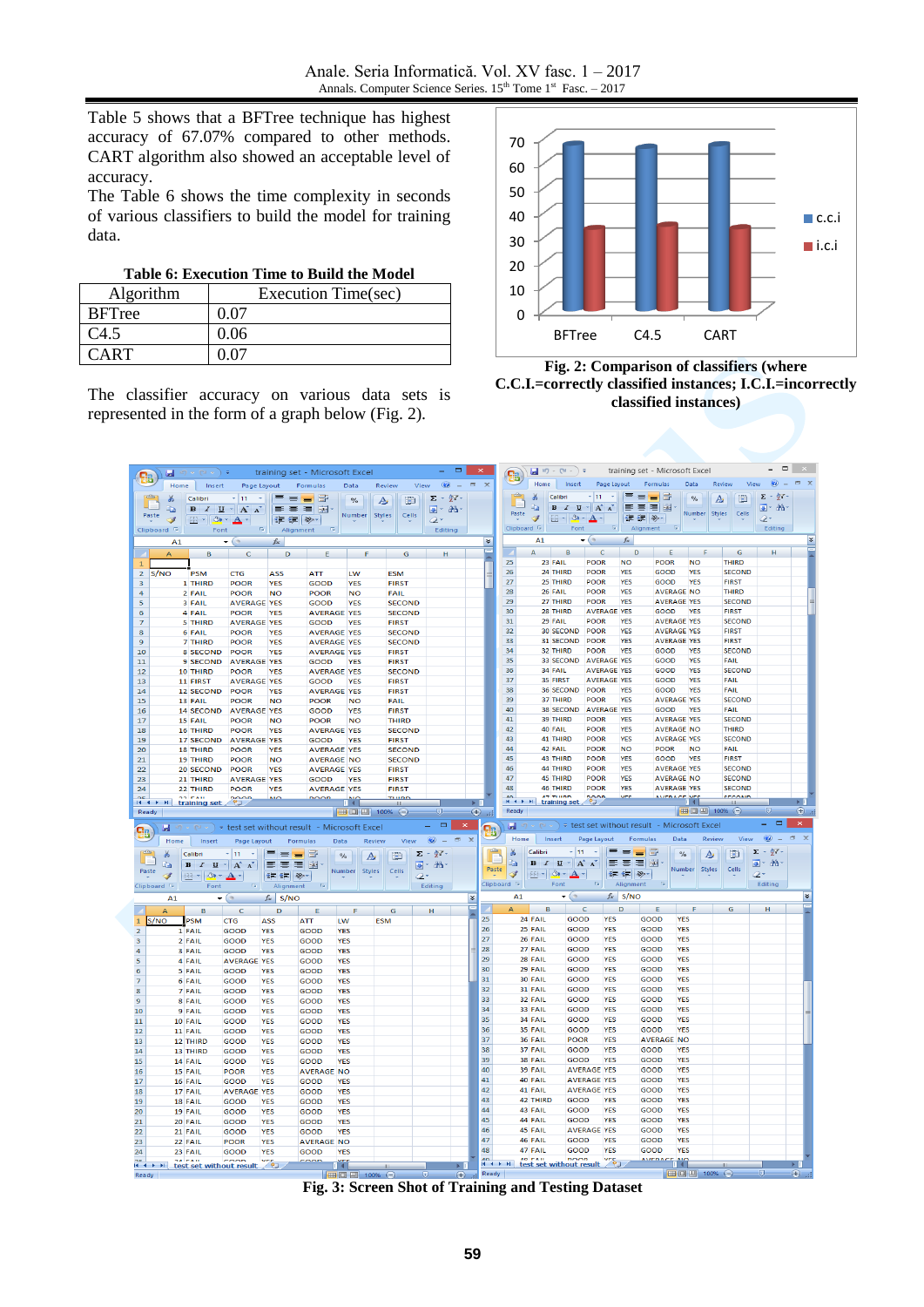### **3.3 Training and Testing set**

The result of applying the chosen classifier will be tested according to the options that are set by clicking in the training and test option box: The Figure 3 shows the captured dataset for the training and testing.

- 1. **Use Training Set**. The classifier is evaluated on how well it predicts the class of the instances it was trained on.
	- **Step 1**
- $\triangleright$  Open Weka GUI, click on the preprocess panel and load the full dataset



**Fig. 4: Preprocess Panel and Load Dataset**

- **Step 2**
	- $\triangleright$  Click on the classify panel and choose the BFTree algorithm for better classification
	- $\triangleright$  Select the use training set and our focus must be on the result only
	- $\triangleright$  Start the classification

| ۰                                     |              |              |                                                              | <b>Weka Explorer</b>                               |                          |                     |                          |                  | $\times$       |
|---------------------------------------|--------------|--------------|--------------------------------------------------------------|----------------------------------------------------|--------------------------|---------------------|--------------------------|------------------|----------------|
| Preprocess                            |              |              | Classify Cluster   Associate   Select attributes   Visualize |                                                    |                          |                     |                          |                  |                |
| Classifier                            |              |              |                                                              |                                                    |                          |                     |                          |                  |                |
| Choose                                |              |              | BFTree -S 1 -M 2 -N 5 -C 1.0 -P POSTPRUNED                   |                                                    |                          |                     |                          |                  |                |
| <b>Test options</b>                   |              |              | Classifier output                                            |                                                    |                          |                     |                          |                  |                |
| (a) Use training set                  |              |              |                                                              |                                                    |                          |                     |                          |                  |                |
| ◯ Supplied test set                   |              | Set          |                                                              | Number of Leaf Nodes: 32                           |                          |                     |                          |                  |                |
| Cross-validation Folds                |              | 10           |                                                              | Time taken to build model: 0.07 seconds            |                          |                     |                          |                  |                |
| Percentage split                      |              | % 66         |                                                              |                                                    |                          |                     |                          |                  |                |
|                                       |              |              |                                                              | === Evaluation on training set ===                 |                          |                     |                          |                  |                |
|                                       | More options |              | $==$ Summary $==$                                            |                                                    |                          |                     |                          |                  |                |
|                                       |              |              |                                                              | Correctly Classified Instances                     |                          | 167                 |                          | 84.7716 \$       |                |
| (Nom) ESM                             |              | $\checkmark$ |                                                              | Incorrectly Classified Instances                   |                          | 30                  |                          | 15.2284 \$       |                |
| Start                                 |              | Stop         | Kappa statistic                                              |                                                    |                          | 0.8102              |                          |                  |                |
| Result list (right-click for options) |              |              | Mean absolute error                                          |                                                    |                          | 0.0601              |                          |                  |                |
| 08:46:02 - trees.BFTree               |              |              |                                                              | Root mean squared error<br>Relative absolute error |                          | 0.1734<br>26.2231 % |                          |                  |                |
|                                       |              |              |                                                              | Root relative squared error                        |                          | 51.2682 \$          |                          |                  |                |
|                                       |              |              |                                                              | Total Number of Instances                          |                          | 197                 |                          |                  |                |
|                                       |              |              |                                                              |                                                    |                          |                     |                          |                  |                |
|                                       |              |              |                                                              | === Detailed Accuracy By Class ===                 |                          |                     |                          |                  |                |
|                                       |              |              |                                                              |                                                    | TP Rate FP Rate          | Precision           |                          | Recall F-Measure | ROC Area       |
|                                       |              |              |                                                              | 0.933                                              | 0.011                    | 0.875               | 0.933                    | 0.903            | 0.997          |
|                                       |              |              |                                                              | п.                                                 | n.                       | 1.                  | $\mathbf{1}$             | $\mathbf{1}$     | 1              |
|                                       |              |              |                                                              | 0.022                                              | $0.727$ $0.005$<br>0.000 | 0.750               | $0.889$ $0.727$<br>0.022 | 0.8<br>0.012     | 0.987<br>0.005 |
|                                       |              |              | $\leq$                                                       |                                                    |                          |                     |                          |                  | $\rightarrow$  |
| <b>Status</b>                         |              |              |                                                              |                                                    |                          |                     |                          |                  |                |
| OK                                    |              |              |                                                              |                                                    |                          |                     |                          | Log              | $\times 0$     |

**Fig. 5: BFTree Classification Panel**

- **Step 3**
	- $\triangleright$  Save the generated data as a new file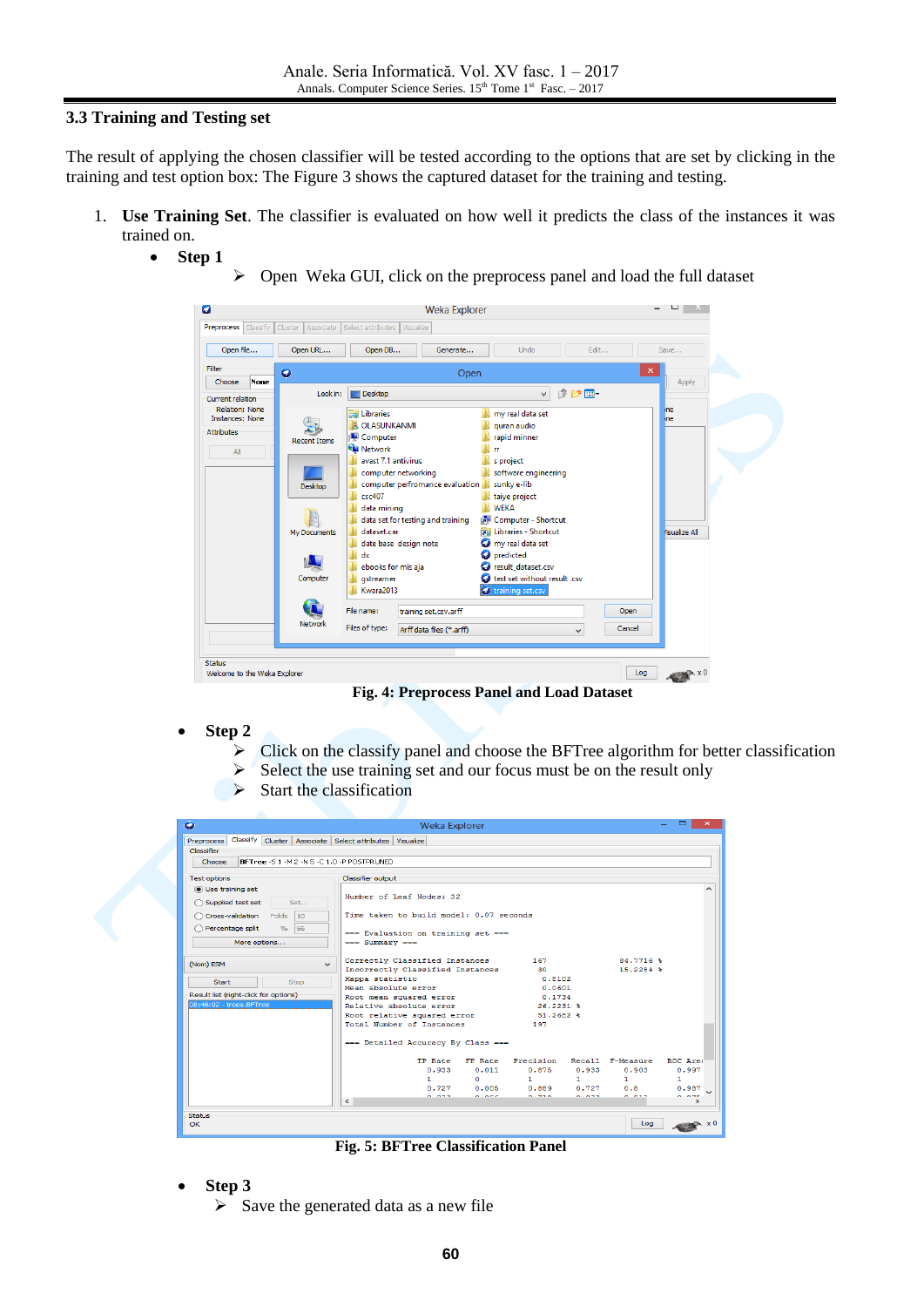- 2. **Supplied Test Set**. The classifier is evaluated on how well it predicts the class of a set of instances loaded from a file. Clicking the Set... button brings up a dialog allowing you to choose the file to test on.
- **Step 1**
- $\triangleright$  Load the dataset into the set option



**Fig. 6: Loading Test Dataset**

- **Step 2**
- $\triangleright$  Start the classification
- $\triangleright$  Visualize classification and save the model to see the predicted result

| ۰                                                  |                                                                                                                                                                                                                                                                                                                                                                                                                                                                                                                                                                                                                                                                                                                |          |          |    |          |     | $\Box$         | $\mathbf{x}$  |
|----------------------------------------------------|----------------------------------------------------------------------------------------------------------------------------------------------------------------------------------------------------------------------------------------------------------------------------------------------------------------------------------------------------------------------------------------------------------------------------------------------------------------------------------------------------------------------------------------------------------------------------------------------------------------------------------------------------------------------------------------------------------------|----------|----------|----|----------|-----|----------------|---------------|
| Preprocess                                         |                                                                                                                                                                                                                                                                                                                                                                                                                                                                                                                                                                                                                                                                                                                |          |          |    |          |     |                |               |
| Classifier                                         |                                                                                                                                                                                                                                                                                                                                                                                                                                                                                                                                                                                                                                                                                                                |          |          |    |          |     |                |               |
| Choose                                             |                                                                                                                                                                                                                                                                                                                                                                                                                                                                                                                                                                                                                                                                                                                |          |          |    |          |     |                |               |
| Test options                                       |                                                                                                                                                                                                                                                                                                                                                                                                                                                                                                                                                                                                                                                                                                                |          |          |    |          |     |                |               |
| $\bigcirc$ Use training set                        |                                                                                                                                                                                                                                                                                                                                                                                                                                                                                                                                                                                                                                                                                                                |          |          |    |          |     |                |               |
| (a) Supplied test set                              |                                                                                                                                                                                                                                                                                                                                                                                                                                                                                                                                                                                                                                                                                                                |          |          |    |          |     |                |               |
|                                                    |                                                                                                                                                                                                                                                                                                                                                                                                                                                                                                                                                                                                                                                                                                                |          |          |    |          |     |                |               |
| Cross-validation Folds                             |                                                                                                                                                                                                                                                                                                                                                                                                                                                                                                                                                                                                                                                                                                                |          |          |    |          |     |                |               |
| $\frac{1}{2}$<br>Percentage split<br>∩             |                                                                                                                                                                                                                                                                                                                                                                                                                                                                                                                                                                                                                                                                                                                |          |          |    |          |     |                |               |
| More options                                       |                                                                                                                                                                                                                                                                                                                                                                                                                                                                                                                                                                                                                                                                                                                |          |          |    |          |     |                |               |
|                                                    |                                                                                                                                                                                                                                                                                                                                                                                                                                                                                                                                                                                                                                                                                                                |          |          |    |          |     |                |               |
| (Nom) ESM                                          | $\sim$                                                                                                                                                                                                                                                                                                                                                                                                                                                                                                                                                                                                                                                                                                         |          |          |    |          |     |                |               |
|                                                    |                                                                                                                                                                                                                                                                                                                                                                                                                                                                                                                                                                                                                                                                                                                |          |          |    |          |     |                |               |
| Start                                              |                                                                                                                                                                                                                                                                                                                                                                                                                                                                                                                                                                                                                                                                                                                |          |          |    |          |     |                |               |
| Result list (right-click for options)              |                                                                                                                                                                                                                                                                                                                                                                                                                                                                                                                                                                                                                                                                                                                |          |          |    |          |     |                |               |
| 08:46:02 - trees.BFTree<br>09:01:13 - trees.BFTree |                                                                                                                                                                                                                                                                                                                                                                                                                                                                                                                                                                                                                                                                                                                |          |          | ۰  |          |     |                |               |
|                                                    |                                                                                                                                                                                                                                                                                                                                                                                                                                                                                                                                                                                                                                                                                                                |          |          |    | 87       |     |                |               |
|                                                    |                                                                                                                                                                                                                                                                                                                                                                                                                                                                                                                                                                                                                                                                                                                |          |          |    |          |     |                |               |
|                                                    |                                                                                                                                                                                                                                                                                                                                                                                                                                                                                                                                                                                                                                                                                                                | TP Rate  | FP Rate  |    |          |     | ROC Area       |               |
|                                                    |                                                                                                                                                                                                                                                                                                                                                                                                                                                                                                                                                                                                                                                                                                                | $\Omega$ | ٥        | o  | $\Omega$ | o   | o,             |               |
|                                                    |                                                                                                                                                                                                                                                                                                                                                                                                                                                                                                                                                                                                                                                                                                                | $\Omega$ | $\Omega$ | n. | $\Omega$ | o   | $\overline{ }$ |               |
|                                                    | <b>Weka Explorer</b><br>Classify Cluster   Associate   Select attributes   Visualize<br>BFTree -S 1 -M 2 -N 5 -C 1.0 -P POSTPRUNED<br>Classifier output<br>$S/NO < 20.0$ : SECOND $(6.0/0.0)$<br>$ $ S/NO >= 20.0: SECOND (2.0/1.0)<br>Set<br>ATT!=(AVERAGE) (POOR) (GOOD): FIRST (5.0/2.0)<br>10 <sup>1</sup><br>66<br>Size of the Tree: 63<br>Number of Leaf Nodes: 32<br>Time taken to build model: 0.05 seconds<br><b>Stop</b><br>=== Evaluation on test set ===<br>$==$ Summary $==$<br>Total Number of Instances<br>Ignored Class Unknown Instances<br>=== Detailed Accuracy By Class ===<br>Precision<br>Recall F-Measure<br>n.<br>n.<br>n.<br>n.<br>n<br>$\Omega$<br>n.<br>o<br>n.<br>o<br>$\tilde{~}$ |          |          | o, |          |     |                |               |
|                                                    |                                                                                                                                                                                                                                                                                                                                                                                                                                                                                                                                                                                                                                                                                                                |          |          |    |          |     | ò.             | $\rightarrow$ |
|                                                    |                                                                                                                                                                                                                                                                                                                                                                                                                                                                                                                                                                                                                                                                                                                |          |          |    |          |     |                |               |
| <b>Status</b><br>OK                                |                                                                                                                                                                                                                                                                                                                                                                                                                                                                                                                                                                                                                                                                                                                |          |          |    |          | Log |                |               |
|                                                    |                                                                                                                                                                                                                                                                                                                                                                                                                                                                                                                                                                                                                                                                                                                |          |          |    |          |     |                |               |

**Fig. 7: BFTree Classification Panel**

## **CONCLUSION**

Data Mining is used in educational field to enhance better understanding of learning process to focus on identifying, extracting and evaluating variables related to the learning process of students. The fact that many Universities and even Colleges demand

that a prospective Computer Science candidate should have a sound science background calls for inquiry on the effect of the science subjects on their performance in their course of study. In this research, the classification task is used to evaluate student's performance and as there are many approaches that are used for data classification, the